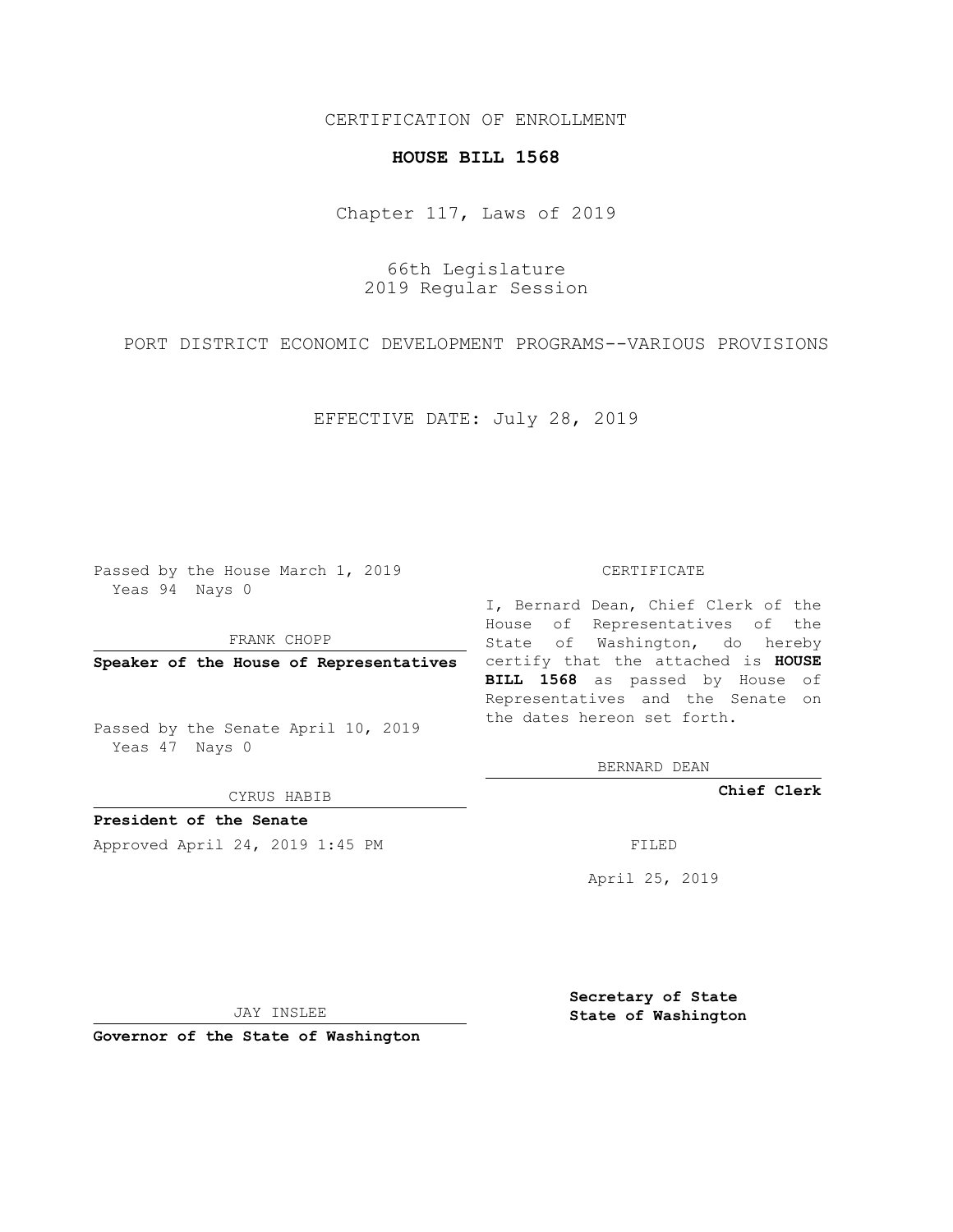## **HOUSE BILL 1568**

Passed Legislature - 2019 Regular Session

**State of Washington 66th Legislature 2019 Regular Session**

**By** Representatives Chapman, Dent, Blake, and Walsh

Read first time 01/24/19. Referred to Committee on Innovation, Technology & Economic Development.

1 AN ACT Relating to port district worker development and 2 occupational training programs; and amending RCW 53.08.245.

3 BE IT ENACTED BY THE LEGISLATURE OF THE STATE OF WASHINGTON:

4 **Sec. 1.** RCW 53.08.245 and 2010 c 195 s 1 are each amended to 5 read as follows:

6 (1) It shall be in the public purpose for all port districts to 7 engage in economic development programs. In addition, port districts 8 may contract with nonprofit corporations and private and public 9 entities that provide training systems as defined in RCW 28C.18.010 10 and promote workforce diversity in furtherance of this and other acts 11 relating to economic development.

12 (2)(a) Economic development programs may include ((those programs 13 for)): Occupational job training and placement, job advancement and 14 job retention, preapprenticeship training, or ((educational)) 15 <u>occupational education</u> programs associated with port tenants, 16 customers, and local economic development related to port tenants or 17 port-related economic activities that are sponsored by a port( $(\tau)$ ) 18 and operated by a nonprofit, private, or public entity ((and are in 19 existence on June 10, 2010)).

20 (b) Ports seeking to engage in activities or contracts pursuant 21 to this subsection shall, by resolution, declare that port-related